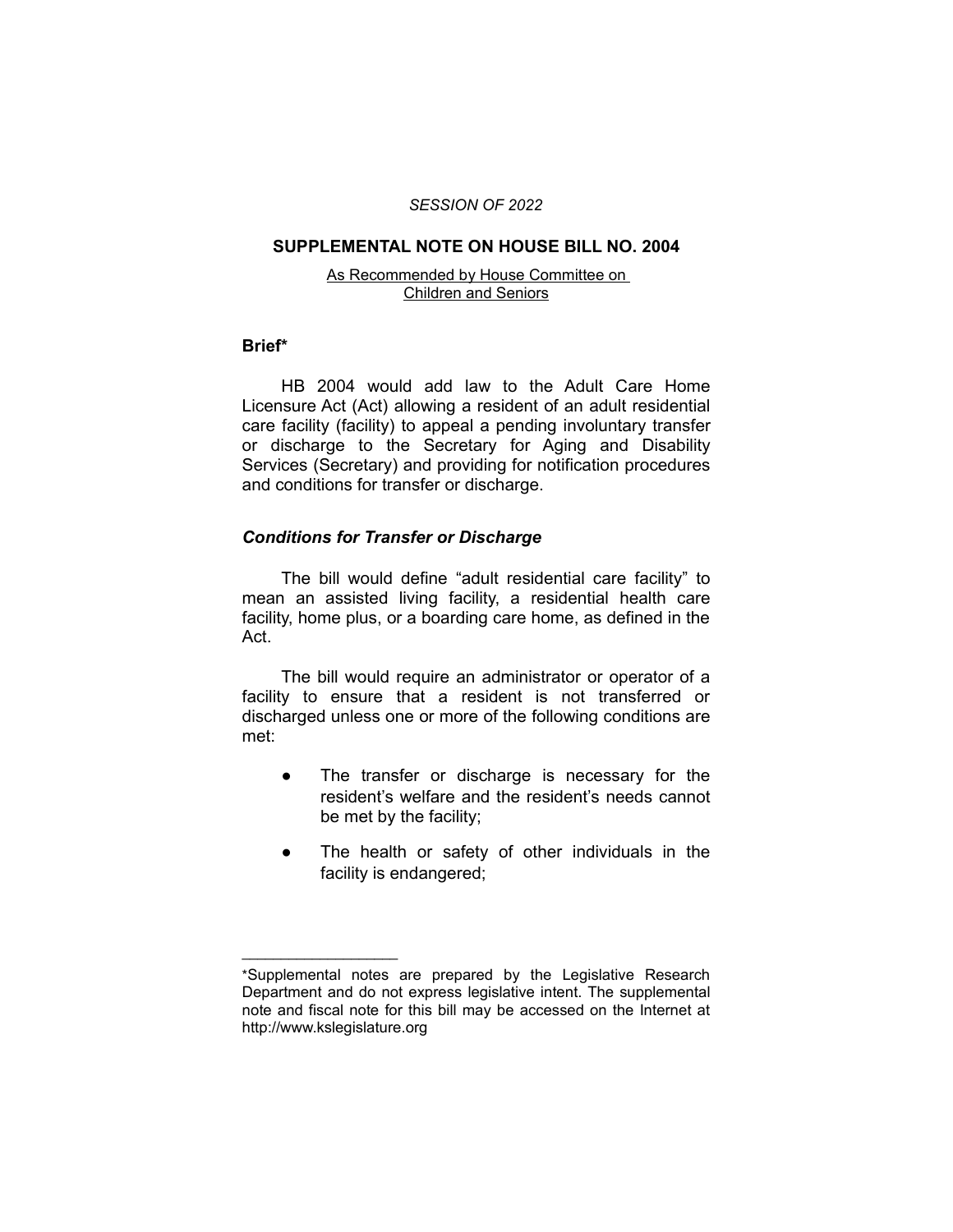- The resident has failed, after reasonable and appropriate notice, to pay the rates and charges imposed by the facility; or
- The facility ceases to operate.

# *Notification and Documentation*

The bill would require the administrator or operator, before transferring or discharging a resident, to notify the resident, and, if known, a legal representative or designated family member, of the transfer or discharge and the reason for the transfer or discharge.

The bill also would require the administrator or operator, before involuntarily transferring or discharging a resident, to record and substantiate documentation by a physician in the resident's clinical records for transfer or discharge, if the reason for transfer is one of the above-described conditions, excepting a facility's cessation of operations, and if transfer or discharge is:

- Necessary for the resident's welfare and the resident's needs cannot be met by the facility;
- Appropriate because the resident's health has improved sufficiently so that the resident no longer needs the services provided by the facility; or
- Necessary because the health or safety of other individuals in the adult resident care facility is endangered.

The bill also would require the administrator or operator, before transferring or discharging a resident, to provide a written transfer or discharge notice that must include the following:

● The reason for the transfer or discharge;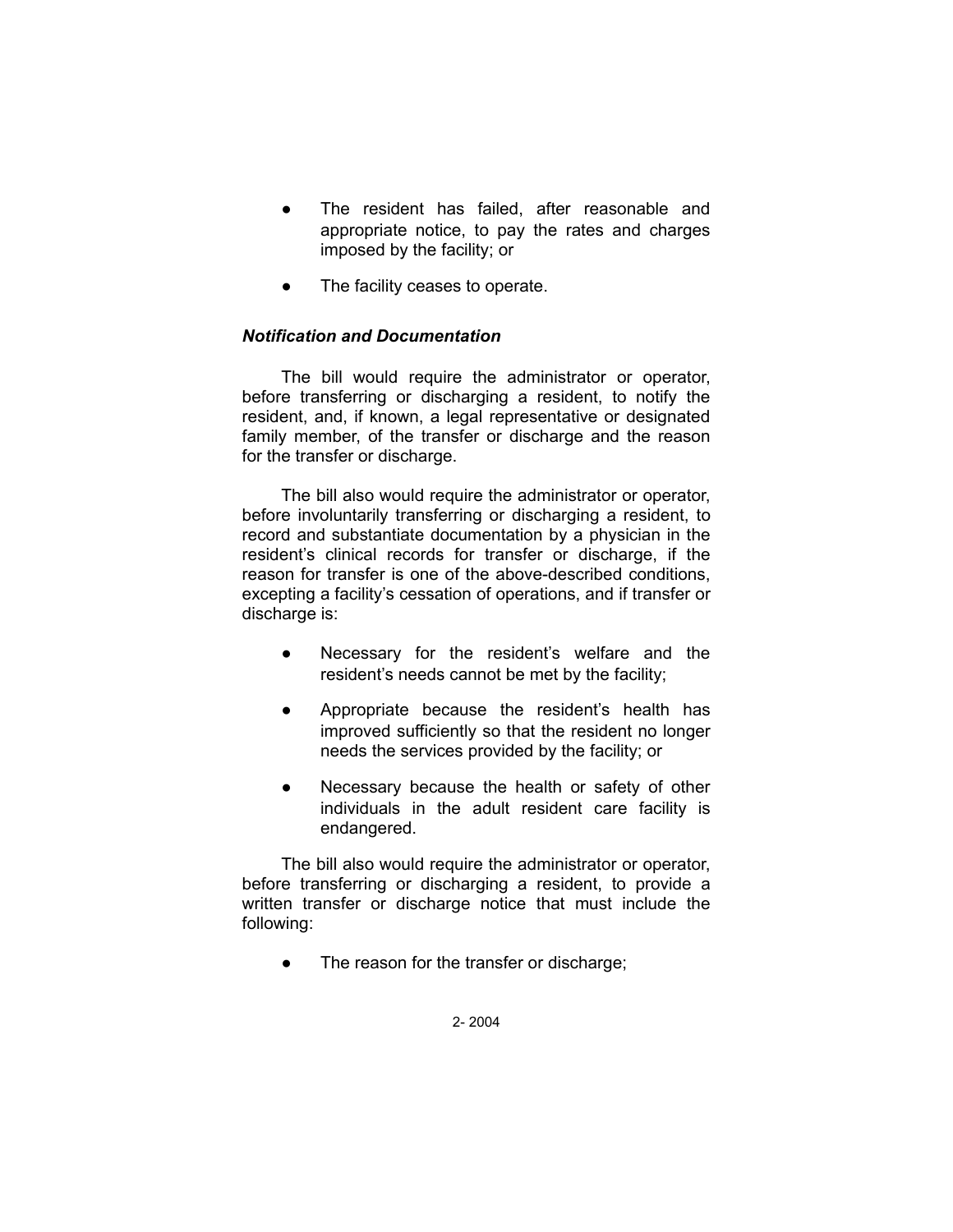- The effective date of the transfer or discharge;
- The contact information for the State Long-Term Care Ombudsman;
- The resident's right to appeal an involuntary transfer or discharge and information as designated by the Secretary to assist the resident in exercising such right;
- The contact information of the agency responsible for the protection and advocacy of individuals with such conditions for a resident with an intellectual and developmental disability, dementia, or other cognitive-limiting condition; and
- The contact information of the agency responsible for protection and advocacy of individuals with a mental disorder or related disability for a resident with such disorder or disability.

The bill would require the administrator or operator, or such person's designee, to provide the notice of transfer or discharge to the resident or the resident's legal representative, at least 30 days in advance of the resident's transfer or discharge, unless:

- The safety of other individuals in the facility would be endangered; or
- The resident's urgent medical needs require an immediate transfer to another health care facility.

The bill would require the administrator or operator, or such person's designee, to provide sufficient preparation and orientation to each resident before a resident's discharge, including development of a discharge plan, with involvement of the resident, the resident's legal representative, and designated family, if practicable.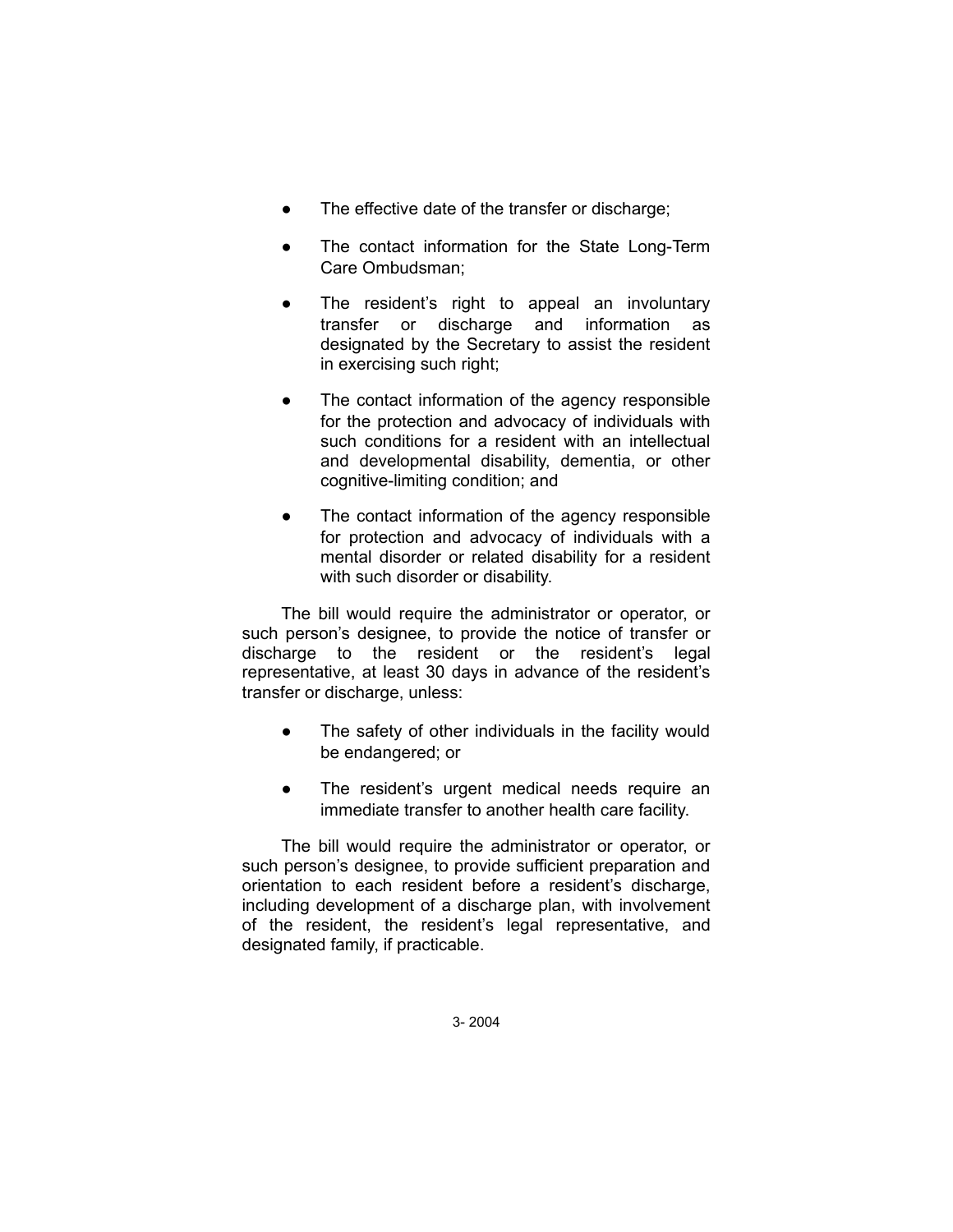# *Appeals Process*

The bill would allow a resident or such resident's legal representative, if such resident of a facility receives notice of a pending involuntary transfer or discharge, to appeal a transfer or discharge to the Secretary by filing a notice of appeal in the Office of Administrative Hearings (OAH) within 15 days of the date of such notice. The bill would require a presiding officer from the OAH to hold a hearing, in accordance with the provisions of the Kansas Administrative Procedure Act, within 30 days after the receipt of the notice of appeal. The bill would allow a resident who files an appeal to return and resume residence in the facility while the appeal is pending.

The bill would require the Secretary to adopt rules and regulations as necessary to implement and administer the provisions of the bill.

# **Background**

The bill was introduced by Representative Highland at the request of a private citizen.

### *House Committee on Children and Seniors*

In the House Committee hearing on January 28, 2021, Representative Highland, two private citizens, and representatives of the Disability Rights Center of Kansas, Kansas Advocates for Better Care, Kansas Alzheimer's Association, and Office of the State Long-Term Care Ombudsman provided **proponent** testimony. Proponents stated the bill would afford residents additional protections by allowing residents at state-licensed-only facilities to file an appeal. Under current law, only residents at federally licensed skilled nursing facilities have a right to appeal. Proponents noted the bill would be commonly called "Charlie's Law," in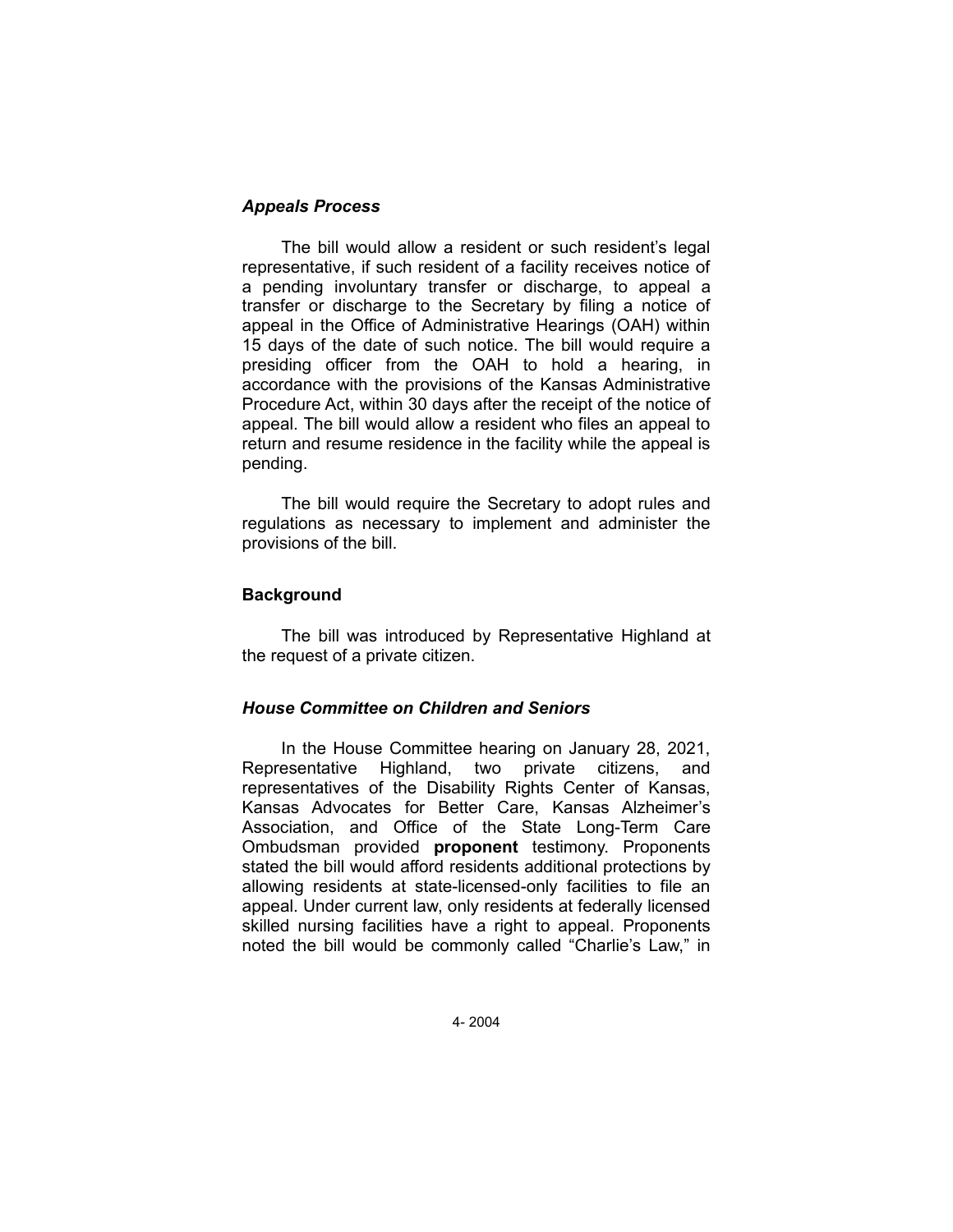honor of the husband of the private citizen who requested the bill.

Written-only proponent testimony was provided by representatives of the Kansas State Nurses Association and Kansas Trial Lawyers Association.

Representatives of LeadingAge Kansas, Kansas Adult Care Executives, and Kansas Health Care Association and Kansas Center for Assisted Living provided **opponent** testimony. Opponents stated a lengthy appeals process could be dangerous for the residents if the facility is not able to properly meet their needs.

No other testimony was provided.

## **Fiscal Information**

According to the January 2021 fiscal note prepared by the Division of the Budget on the bill, the Kansas Department for Aging and Disability Services (KDADS) indicates enactment of the bill would increase expenditures by \$419,490 from the State General Fund for salaries to fill an additional 2.00 full-time equivalent (FTE) attorney positions, 1.0 FTE legal assistant position, and for contractual services with the OAH. KDADS states the need for the added positions are a result of the agency being included in disputes between residents and facilities. The agency estimates there would be a large increase in the number of appeals over existing numbers, which are currently between 10 and 15 appeals per month.

The OAH indicates enactment of the bill would increase off-budget expenditures for salaries and wages for an additional 1.00 administrative law judge FTE position and an additional 1.00 legal assistant FTE position. Contractual services also would increase. Expenditures would be offset by KDADS payments to OAH for administrative hearing services. The OAH notes its current office is not large enough